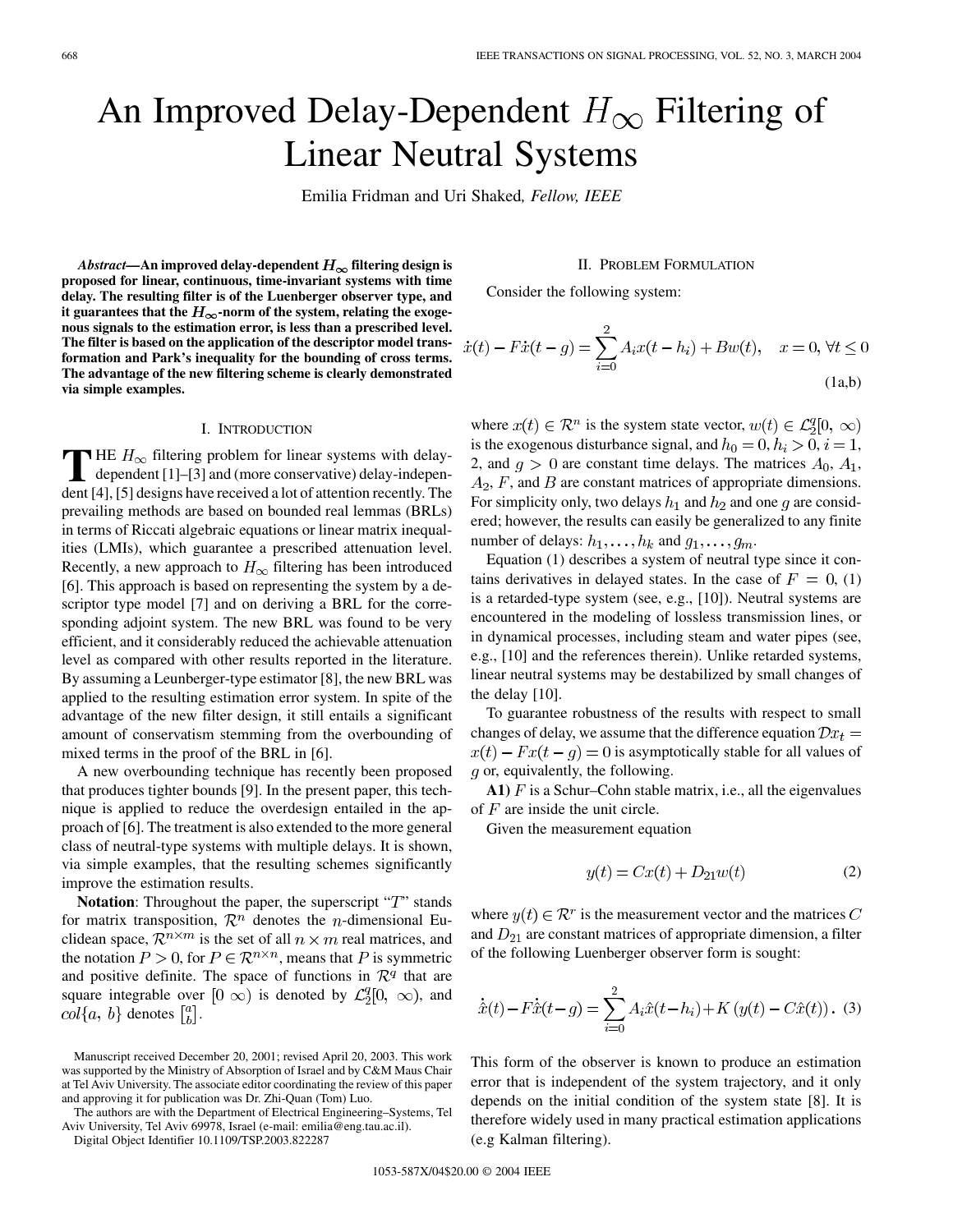The filter of (3) must ensure that the performance index

$$
J(w) = \int_{0}^{\infty} (z^T z - \gamma^2 w^T w) d\tau
$$
 (4)

is negative  $\forall w(t) \in \mathcal{L}_2^q[0, \infty]$  for a prescribed value of  $\gamma$ . The signal  $z(t) \in \mathbb{R}^p$  is the state combination to be estimated and is given by

$$
z(t) \stackrel{\Delta}{=} L(x(t) - \hat{x}(t))
$$
 (5)

where  $L$  is a constant matrix.

## III. DELAY-DEPENDENT  $H_{\infty}$  FILTERING

From  $(1)$ – $(3)$ , it follows that the estimation error

$$
e(t) = x(t) - \hat{x}(t)
$$
 (6)

is described by the following model:

$$
\dot{e}(t) - F\dot{e}(t - g) = (A_0 - KC)e(t) + \sum_{i=1}^{2} A_i e(t - h_i) + (B - KD_{21})w(t) z(t) = Le(t).
$$
 (7a,b)

The problem then becomes one of finding the filter gain  $K$  such that the  $H_{\infty}$ -norm of the system of (7) will be less than a prescribed value of  $\gamma$ .

# *A. -Norm of the "Adjoint" System*

Using the arguments of [\[6](#page-5-0)], it can be shown that the  $H_{\infty}$ norms of the system described by (7) and the following system are equal:

$$
\dot{\xi}(t) - F^T \dot{\xi}(t - g) = (A_0^T - C^T K^T) \xi(t) + \sum_{i=1}^2 A_i^T \xi(t - h_i) \n+ L^T \tilde{z}(t), \quad \xi(t) = 0, \quad \forall t \le 0 \n\tilde{w}(t) = (B^T - D_{21}^T K^T) \xi(t)
$$
\n(8a,b)

where  $\xi(t) \in \mathcal{R}^n$ ,  $\tilde{z}(t) \in \mathcal{R}^p$ , and  $\tilde{w}(t) \in \mathcal{R}^q$ . Note that the latter system represents the forward adjoint of (7) (as defined in [\[13](#page-5-0), vol. 1]).

Following [\[7](#page-5-0)], we represent (8a) in the form of the equivalent descriptor system

$$
\dot{\xi}(t) = \zeta(t) \n0 = -\zeta(t) + F^{T}\zeta(t-g) + (A_{0}^{T} - C^{T}K^{T})\xi(t) \n+ \sum_{i=1}^{2} A_{i}^{T}\xi(t-h_{i}) + L^{T}\tilde{z}(t), \quad \xi(t) = 0, \quad \forall t \leq 0.
$$

Since  $\xi(t-h_i) = \xi(t) - \int_{t-h_i}^t \dot{\xi}(s)ds$ , the latter system is equivalent to the following one:

$$
\dot{\xi}(t) = \zeta(t)
$$
  
\n
$$
0 = -\zeta(t) + F^T \zeta(t - g) + \left(\sum_{i=0}^2 A_i^T - C^T K^T\right) \xi(t)
$$
  
\n
$$
-\sum_{i=1}^2 A_i^T \int_{t - h_i}^t \zeta(s) ds + L^T \tilde{z}(t)
$$
  
\n
$$
\xi(t) = 0, \quad t \le 0.
$$
 (9)

The following Lyapunov–Krasovskii functional has been suggested in [\[7](#page-5-0)] and [\[11](#page-5-0)]:

 $F \neq C \land T$ 

$$
V(t) = \left[\xi^T(t)\zeta^T(t)\right]EP\begin{bmatrix} \xi(t) \\ \zeta(t) \end{bmatrix}
$$
  
+
$$
\sum_{i=1}^2 \int_{t-h_i}^t \xi^T(\tau)S_i\xi(\tau)d\tau + \int_{t-g}^t \zeta^T(\tau)U\zeta(\tau)d\tau
$$
  
+
$$
\sum_{i=1}^2 \int_{-h_i}^0 \int_{t+\theta}^t \zeta^T(s)[0 A_i]R_i\begin{bmatrix} 0 \\ A_i^T \end{bmatrix} \zeta(s)d\tau d\theta \qquad (10)
$$

where

$$
E = \begin{bmatrix} I_n & 0 \\ 0 & 0 \end{bmatrix}, \quad P = \begin{bmatrix} P_1 & 0 \\ P_2 & P_3 \end{bmatrix}
$$
  
 $P_1 > 0, \quad U > 0, \quad S_i > 0, \quad R_i > 0.$  (11a,b)

The first term of (10) corresponds to the descriptor system (see, e.g., [[15\]](#page-5-0) and [[16\]](#page-5-0)), the third corresponds to the delay-independent conditions with respect to the discrete delays of  $\zeta$ , whereas the second and the fourth terms correspond to the delay-dependent conditions with respect to the distributed delays (with respect to  $h_1$  and  $h_2$ ).

Based on a similar functional, a BRL was derived in [\[6](#page-5-0)] that provided an LMI sufficiency condition for the  $H_{\infty}$ -norm of (8) to be less than  $\gamma$ . This condition, though still efficient compared with other methods in the literature, is still conservative, due to the bounding of a mixed term in the proof of the BRL in [\[6\]](#page-5-0). Recently, an improved BRL was proposed by [\[11](#page-5-0)], which considerably reduces the overdesign entailed in the over bounding of the above mixed term. It is based on the fact that for any  $2n \times 2n$ -matrices  $R_i > 0$  and  $M_i$ , the following inequality holds (see [[9\]](#page-5-0)):

$$
-2\int_{t-h_i}^t b^T(s)a(s)ds \leq \int_{t-h_i}^t \begin{bmatrix} a(s) \\ b(s) \end{bmatrix}^T
$$

$$
\times \begin{bmatrix} R_i & R_iM_i \\ M_i^T R_i & \Upsilon_i \end{bmatrix} \begin{bmatrix} a(s) \\ b(s) \end{bmatrix} ds \qquad (12)
$$

for  $a(s) \in \mathcal{R}^{2n}$ , and  $b(s) \in \mathcal{R}^{2n}$  defined for  $s \in [t-h_i,t]$ . Here,  $\Upsilon_i \triangleq (M_i^T R_i + I) R_i^{-1} (R_i M_i + I)$ .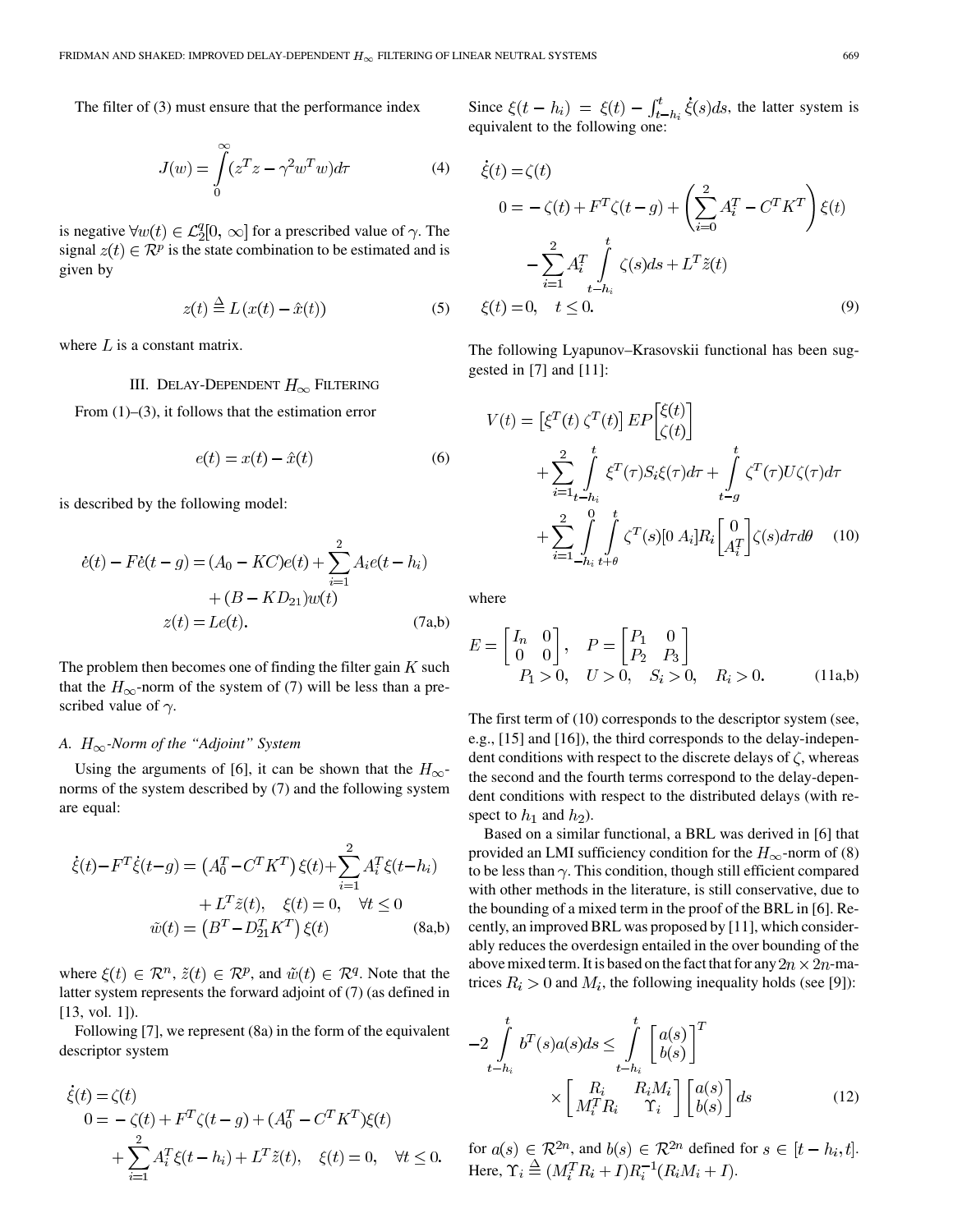In the proof of the BRL in [\[6](#page-5-0)],  $M_i = 0$  was chosen. Taking  $M_i \neq 0$ , the following result is obtained (see [\[11](#page-5-0)]).

*Lemma 1:* Consider the system of (7). Given  $\gamma > 0$  and  $K \in$  $\mathcal{R}^{n \times r}$ , the cost function (4) achieves  $J(w) < 0$  for all nonzero  $w \in \mathcal{L}_2^q[0, \infty)$  and for all positive delay g, if there exist  $n \times$ *n*-matrices  $0 \lt P_1$ ,  $P_2$ ,  $P_3$ ,  $S_i = S_i^T$ ,  $\overline{U} = U^T$ , and  $2n \times$ 2*n*-matrices  $W_i$ ,  $R_i = R_i^T$ , and  $i = 1$ , 2 that satisfy the LMI in (13), shown at the bottom of the page, where  $P$  is given by  $(11)$ , and for  $i = 1, 2$ 

$$
\Phi_{i} = W_{i} + P
$$
\n
$$
\Psi \stackrel{\Delta}{=} P^{T} \begin{bmatrix} 0 & I \\ \sum_{i=0}^{2} A_{i}^{T} - C^{T} K^{T} & -I \end{bmatrix}
$$
\n
$$
+ \begin{bmatrix} 0 & \sum_{i=0}^{2} A_{i} - K C \\ I & -I \end{bmatrix} P
$$
\n
$$
+ \begin{bmatrix} \sum_{i=1}^{2} S_{i} & 0 \\ 0 & U + \sum_{i=1}^{2} h_{i} [0 A_{i}] R_{i} \begin{bmatrix} 0 \\ A_{i}^{T} \end{bmatrix} \end{bmatrix}
$$
\n
$$
+ \sum_{i=1}^{2} W_{i}^{T} \begin{bmatrix} 0 & 0 \\ A_{i}^{T} & 0 \end{bmatrix} + \sum_{i=1}^{2} \begin{bmatrix} 0 & A_{i} \\ 0 & 0 \end{bmatrix} W_{i}.
$$

*Remark 1:* For

$$
W_i = -P, \quad R_i = \frac{\varepsilon I_{2n}}{h_i}, \quad i = 1, 2
$$
 (14)

the LMI of (13) produces, for  $\varepsilon \to 0^+$ , the following BRL condition that is delay-independent:

$$
\begin{bmatrix}\n\Phi & * & * & * & * & * & * \\
0 & L|P & -\gamma^2 I & * & * & * & * \\
0 & A_1|P & 0 & -S_1 & * & * & * \\
0 & A_2|P & 0 & 0 & -S_2 & * & * \\
0 & F|P & 0 & 0 & 0 & -U & * \\
[(B - KD_{21})^T 0] & 0 & 0 & 0 & 0 & -I_p\n\end{bmatrix} < 0
$$
\n(15)

where

$$
\hat{\Psi} = P^T \begin{bmatrix} 0 & I \\ A_0^T - C^T K^T & -I \end{bmatrix} + \begin{bmatrix} 0 & A_0 - K C \\ I & -I \end{bmatrix} P + \begin{bmatrix} \sum_{i=1}^2 S_i & 0 \\ 0 & U \end{bmatrix}
$$

## *B. Case of Instantaneous Measurements*

Restricting the discussion to the case of  $W_i = \varepsilon_i P, i = 1$ , 2, where  $\varepsilon_i \in \mathcal{R}$  is a scalar parameter, enables a LMI formulation. Note that for  $\varepsilon_i = 0$ , (13) implies the delay-dependent conditions of [\[7](#page-5-0)] and [[17\]](#page-5-0), whereas for  $\varepsilon_i = -1$ , (13) yields the delay-independent condition of Remark 1. It is obvious from the requirement of  $0 < P_1$ , and the fact that the (2,2) block in  $\Psi$  is negative definite, that  $-(P_3 + P_3^T)$  must be negative definite, and thus,  $P$  is nonsingular. Defining

$$
P^{-1} \stackrel{\Delta}{=} Q = \begin{bmatrix} Q_1 & 0 \\ Q_2 & Q_3 \end{bmatrix} \text{ and } \Delta \stackrel{\Delta}{=} \text{diag}\{Q, I_{q+p+7n}\}.
$$
\n(16a,b)

Equation (13) is multiplied by  $\Delta^T$  and  $\Delta$  on the left and on the right, respectively. Applying Schur's formula to the quadratic term in  $Q$ , the following inequality results:

$$
G_1[I_{2n} \ 0] + \begin{bmatrix} I_{2n} \\ 0 \end{bmatrix} G_1^T - G_2 < 0 \tag{17}
$$

where

$$
G_1 = col \{\Xi, [0 L], h_1(\varepsilon_1 + 1)I, h_2(\varepsilon_2 + 1)I
$$
  
\n
$$
\varepsilon_1[0 A_1], \varepsilon_2[0 A_2], [0 F]
$$
  
\n
$$
[(B - K D_{12})^T 0] Q, [I_n 0] Q
$$
  
\n
$$
[I_n 0] Q, h_1 \begin{bmatrix} 0 & 0 \\ 0 & A_1^T \end{bmatrix} Q, h_2 \begin{bmatrix} 0 & 0 \\ 0 & A_2^T \end{bmatrix} Q
$$
  
\n
$$
G_2 = diag \{0, \gamma^2 I_p, h_1 R_1, h_2 R_2, S_1, S_2, U, I_q
$$
  
\n
$$
S_1^{-1}, S_2^{-1}, U_1^{-1}, h_1 R_1^{-1}, -h_2 R_2^{-1} \}
$$

and

$$
\Xi = \begin{bmatrix} 0 & I_n \\ \sum_{i=0}^2 A_i^T + \sum_{i=1}^2 \varepsilon_i A_i^T - C^T K^T & -I_n \end{bmatrix} Q
$$

Denoting  $Q_1 K$  by Y, we obtain the following.

(15) of (4). For a prescribed  $0 < \gamma$ ,  $J(w) < 0$  for all nonzero *Theorem 1:* Consider the system of (1) and the cost function  $\mathcal{L}_2^q[0, \infty)$  if for some prescribed scalars  $\varepsilon_1, \varepsilon_2 \in R$ , there exist  $Q_1 > 0, \overline{S}_1, \overline{S}_2, \overline{U}, Q_2, Q_3 \in \mathcal{R}^{n \times n}, \overline{R}_1, \overline{R}_2 \in \mathcal{R}^{2n \times 2n}$ , and  $Y \in \mathcal{R}^{n \times r}$  that satisfy the following LMI:

$$
G_3[I_{2n} \ 0] + \begin{bmatrix} I_{2n} \\ 0 \end{bmatrix} G_3^T - G_4 < 0 \tag{18a}
$$

$$
\begin{bmatrix}\n\Psi & * & * & * & * & * & * & * & * \\
[0 L]P & -\gamma^2 I & * & * & * & * & * & * & * \\
h_1 \Phi_1 & 0 & -h_1 R_1 & * & * & * & * & * \\
h_2 \Phi_2 & 0 & 0 & -h_2 R_2 & * & * & * & * \\
[0 A_1]W_1 & 0 & 0 & 0 & -S_1 & * & * & * \\
[0 A_2]W_2 & 0 & 0 & 0 & 0 & -S_2 & * & * \\
[0 F]P & 0 & 0 & 0 & 0 & 0 & -U & * \\
[(B - K D_{21})^T 0] & 0 & 0 & 0 & 0 & 0 & -I_p\n\end{bmatrix}
$$
\n(13)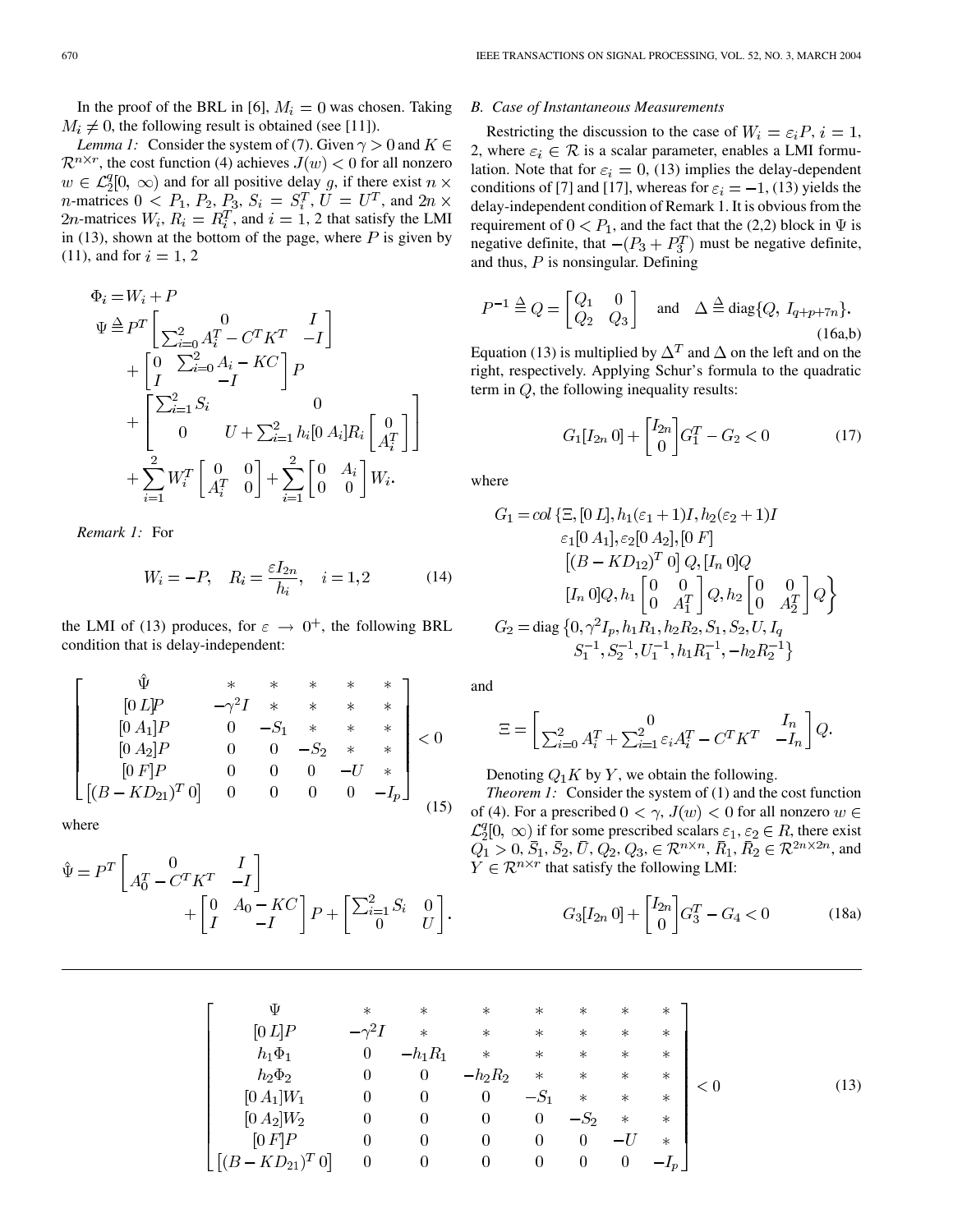where

$$
G_3 = col\left\{\hat{\Xi}, [0 L], h_1(\varepsilon_1 + 1)\bar{R}_1, h_2(\varepsilon_2 + 1)\bar{R}_2
$$
  
\n
$$
\varepsilon_1 \bar{S}_1 [0 A_1], \varepsilon_2 \bar{S}_2 [0 A_2], [Q_1 0], [Q_1 0]
$$
  
\n
$$
[(Q_1 B - Y D_{12})^T 0], \bar{U}[0 F], [Q_2 Q_3]
$$
  
\n
$$
h_1 \begin{bmatrix} 0 \\ A_1^T \end{bmatrix} [Q_2 Q_3], h_2 \begin{bmatrix} 0 \\ A_2^T \end{bmatrix} [Q_2 Q_3] \right\}
$$
  
\n
$$
G_4 = diag\{0, \gamma^2 I_p, h_1 \bar{R}_1, h_2 \bar{R}_2, \bar{S}_1, \bar{S}_2
$$
  
\n
$$
\bar{S}_1, \bar{S}_2, I, U, U, h_1 \bar{R}_1, h_2 \bar{R}_2\}
$$
 (18b,c)

and where

$$
\hat{\Xi} = \begin{bmatrix} Q_2 & Q_3 - Q_2^T + Q_1 \left( \sum_{i=0}^2 A_i + \sum_{i=1}^2 \varepsilon_i A_i \right) - YC \\ 0 & -Q_3 \end{bmatrix}.
$$

The filter gain is then given by

$$
K = Q_1^{-1}Y.\tag{19}
$$

Note that in the latter LMI  $\bar{S}_1$ ,  $\bar{S}_2$ ,  $\bar{U}$ ,  $\bar{R}_1$ , and  $\bar{R}_2$  are the inverses of  $S_1$ ,  $S_2$ ,  $U$ ,  $R_1$ , and  $R_2$  of (17), respectively. If this LMI possesses a solution for  $h_1 > 0$  and  $h_2 > 0$ , then because of the special dependence of its matrix entries on the delay length, it will also posses a solution for all  $0 < \bar{h}_i < h_i, i = 1, 2$ .

*Remark 2:* The result of Theorem 1 applies the tuning parameters  $\varepsilon_1$  and  $\varepsilon_2$ . The question arises about how to find the optimal combination of these parameters. One way to address the tuning issue is to choose for a cost function the parameter  $t_{min}$  that is obtained while solving the feasibility problem using Matlab's LMI toolbox. This scalar parameter is positive in cases where the combination of the tuning parameters is one that does not allow a feasible solution to the set of LMIs considered. Applying a numerical optimization algorithm, such as the program **fminsearch** in the optimization toolbox of Matlab [\[18](#page-5-0)] to the above cost function, a locally convergent solution to the problem is obtained. If the resulting minimum value of the cost function is negative, the tuning parameters that solve the problem are found. In the examples we solved, the single tuning parameter  $\varepsilon_1 = \varepsilon_2 = \varepsilon$  achieved results that are quite close to those obtained by the fminsearch program.

The result of Theorem 1 is applied to the following example. *Example 1:* Consider the same system as found in [\[12](#page-5-0)] (for  $F = 0$ ) to which a state-feedback has been applied. Assuming that the measurement equation is the same as in (2), an observer that achieves a minimum estimation level is sought. The matrices corresponding to  $(1)$ ,  $(2)$ , and  $(5)$  are as follows:

$$
F = \begin{bmatrix} f & 0 \\ 0 & f \end{bmatrix}, \quad A_0 = \begin{bmatrix} 0 & 0 \\ 0 & 1 \end{bmatrix}
$$

$$
A_1 = \begin{bmatrix} -1 & -1 \\ 0 & -0.9 \end{bmatrix}, \quad B = \begin{bmatrix} 1 & 0 \\ 1 & 0 \end{bmatrix}
$$

$$
L = \begin{bmatrix} 1 & 0 \end{bmatrix}, \quad C = \begin{bmatrix} 0 & 1 \end{bmatrix}
$$

$$
D_{21} = \begin{bmatrix} 0 & 0.01 \end{bmatrix}, \quad h = 0.999 \text{ s}.
$$

Consider first  $f = 0$ . Note that the system is unstable. Using the method of [[6\]](#page-5-0), a minimum value of  $\gamma = 22.8784$  was obtained with a filter gain matrix of  $K = [4790 \ 18 \ 139]^T$ .

On the other hand, applying Theorem 1 for  $h = 0.999$  s, a minimum value of  $\gamma = 0.0823$  was achieved by using  $\varepsilon =$  $-0.28$ . The resulting filter gain was  $K = 10^4 [6.158 6.1594]^T$ . Furthermore, although it was impossible to obtain a solution for  $h \geq 1$ , using the method of [\[6](#page-5-0)], it was found that, by applying the LMI of Theorem 1, a solution for all  $h \leq 1.295$  was available. For, say,  $h = 1.25$  s and  $\varepsilon = -0.33$ , a minimum value of  $\gamma = 0.61$ , with  $K = 10^5 [2.2354 2.2358]^T$  was obtained.

For  $f = 0.2$ , the maximum value of h for which there exists a solution to (18) remains 1.295 s. The minimum achievable  $\gamma$ for  $h = 1.25$  s also remains  $\gamma = 0.61$ . The only thing that changed, in comparison with the solution found for  $f = 0$ , is the resulting filter gain. For  $f = 0.2$ , we obtain, for  $\varepsilon = -0.33$ ,  $K = 10^5[3.0709\;3.0715]^T$ 

### *C. Case of Delayed Measurements*

The above results were obtained for the case where no delay is encountered in the measurement. In case the measurement includes delayed state information of the form

$$
y(t) = col\{C_0x(t), C_1x(t - h_1)\} + D_{21}w(t) \tag{20}
$$

where  $C_0 \in \mathcal{R}^{r_1 \times n}$  and  $C_1 \in \mathcal{R}^{r_2 \times n}$  are constant matrices and  $r_1 + r_2 = r$ , an additional component is placed in series with the delayed component of  $y$ . The state space model of this component is given by

$$
\dot{\eta}(t) = -\rho I_{r_2} \eta(t) + [0 \rho I_{r_2}] y(t) \tag{21}
$$

for  $1 \ll \rho$ . Denoting the augmented state vector by  $\xi(t)$  =  $col{x(t), \eta(t)}$ , the augmented system is then described by

$$
\dot{\xi}(t) - \tilde{F}\dot{\xi}(t - g) = \sum_{i=0}^{2} \tilde{A}_{i}\xi(t - h_{i}) + \tilde{B}w \qquad (22)
$$

where

$$
\tilde{A}_0 = \begin{bmatrix} A_0 & 0 \\ 0 & -\rho I_{r_2} \end{bmatrix}, \quad \tilde{A}_1 = \begin{bmatrix} A_1 & 0 \\ \rho C_1 & 0 \end{bmatrix}, \quad \tilde{A}_2 = \begin{bmatrix} A_2 & 0 \\ 0 & 0 \end{bmatrix}
$$

$$
\tilde{F} = \begin{bmatrix} F \\ 0 \end{bmatrix}, \quad \text{and} \quad \tilde{B} = \begin{bmatrix} B \\ \rho [0 \ I_{r_2}] D_{21} \end{bmatrix}.
$$

The following augmented filter should be considered:

$$
\dot{\hat{\xi}}(t) - \tilde{F}\dot{\hat{\xi}}(t-g) = \sum_{i=0}^{2} \tilde{A}_{i}\hat{\xi}(t-h_{i}) + \tilde{K}\left(\operatorname{col}\left\{[I_{r_{1}}\ 0\right]y(t),\eta(t)\right\} - \tilde{C}\hat{\xi}(t)\right)
$$
\n(23)

where

$$
\tilde{C} = \begin{bmatrix} C_0 & 0 \\ 0 & I_{r_2} \end{bmatrix}
$$

The resulting estimation error vector is denoted by  $\tilde{e}(t) = \xi(t) \xi(t)$  with the following state space representation:

$$
\dot{\tilde{e}}(t) - \tilde{F}\dot{\tilde{e}}(t - g) = (\tilde{A}_0 - \tilde{K}\tilde{C})\tilde{e}(t) + \sum_{i=1}^{2} \tilde{A}_i \tilde{e}(t - h_i) \n+ \tilde{B}w(t) - \tilde{K} \begin{bmatrix} I_{r_1} & 0 \\ 0 & 0 \end{bmatrix} D_{21}w(t).
$$
\n(24)

Letting  $\tilde{z} = \tilde{L}\tilde{e}$ ,  $\tilde{L} = [L 0]$ , and considering

$$
J_1 = \int_0^\infty (\tilde{z}^T \tilde{z} - \gamma^2 w^T w) d\tau \tag{25}
$$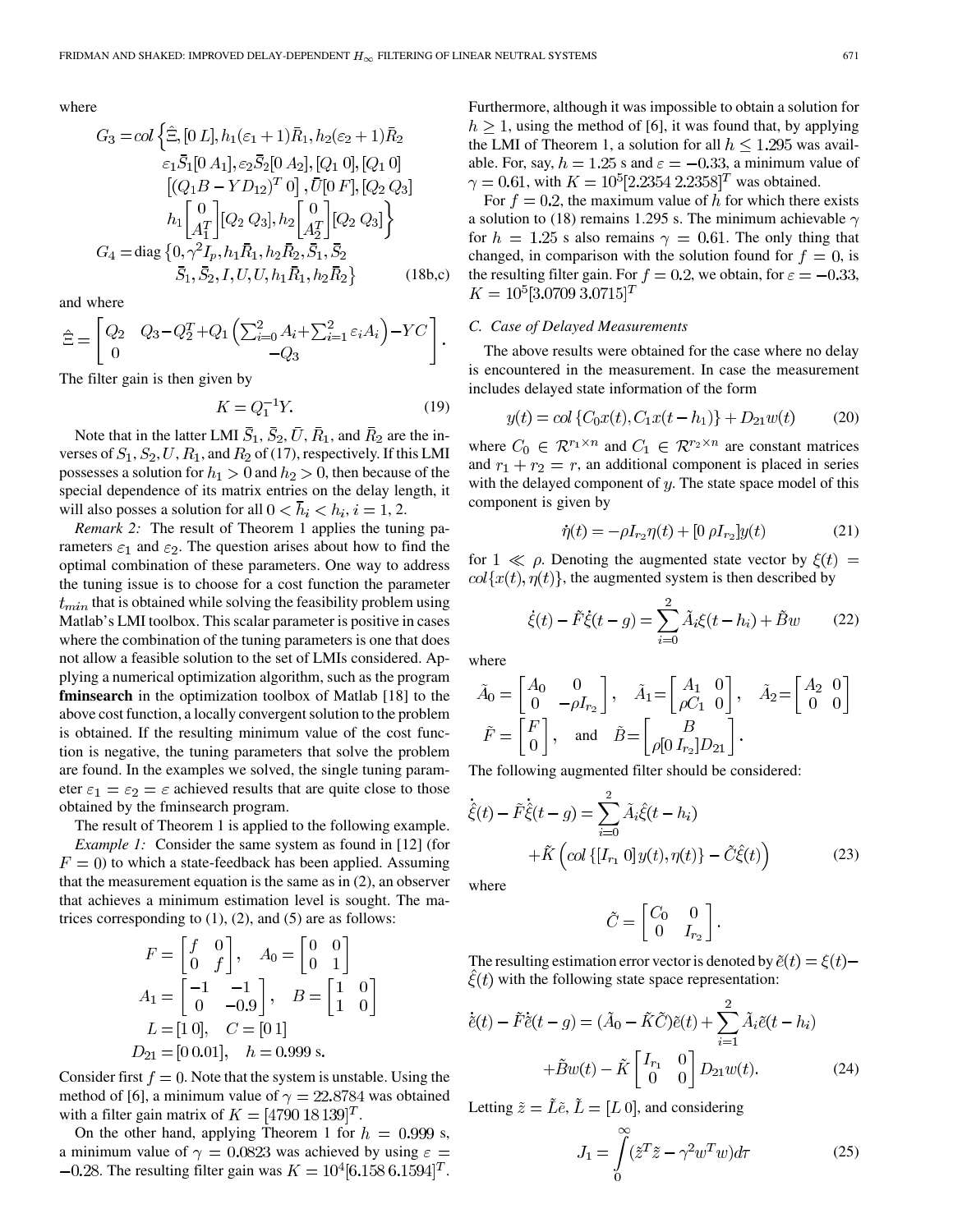one could apply Lemma 1 to obtain  $\tilde{K}$  via an LMI that corresponds to the one in Theorem 1. The problem is, however, that due to the  $O(\rho)$  entries in  $\tilde{A}$  and  $\tilde{B}$ , the restriction of  $W_i = \varepsilon_i P$ ,  $\varepsilon_i \in \mathcal{R}$ , and  $i = 1, 2$ , which was made in order to obtain the LMI of Theorem 1, forces  $\varepsilon_i$  to be  $O(\rho^{-1})$ , and thus, the solution that will be achieved for these scalars  $\varepsilon_i$  will tend to the one obtained in [[6\]](#page-5-0).

In order to utilize the extra freedom provided by Park's overbounding method, diagonal matrices  $\bar{\varepsilon}_i$  are sought that satisfy  $W_i = \bar{\varepsilon}_i P$ ,  $i = 1, 2$ . Similarly to Theorem 1, the choice of  $\bar{\varepsilon}_i = -I_{2n}$  leads to delay-independent conditions. Denoting

$$
\bar{\varepsilon}_i = \text{diag}\{\bar{\varepsilon}_{i1}, \bar{\varepsilon}_{i2}\}, \ \bar{\varepsilon}_{i1}, \ \bar{\varepsilon}_{i2} \in \mathcal{R}^{\bar{n} \times \bar{n}}, \ i = 1, 2, \ \ \bar{n} = n + r
$$

$$
\tilde{D}_{12} = \begin{bmatrix} I_{r_1} & 0 \\ 0 & 0 \end{bmatrix} D_{21}
$$

and applying the method of Section III-B, the following theorem is obtained.

*Theorem 2:* Consider the system of (20), (22), and (23) and the cost function (25). For a prescribed  $0 < \gamma$  and for  $\rho \gg 1$ , for all nonzero  $w \in \mathcal{L}_2^q[0, \infty)$  if for some prescribed diagonal matrices  $\bar{\varepsilon}_1, \bar{\varepsilon}_2 \in \mathcal{R}^{2\bar{n}\times 2\bar{n}}$ , there exist  $Q_1 > 0, S_1, S_2$ , ,  $Q_2, Q_3 \in \mathcal{R}^{\bar{n} \times \bar{n}}$ ,  $R_1, R_2 \in \mathcal{R}^{2\bar{n} \times 2\bar{n}}$ , and that satisfy

$$
G_5[I_{2n} \ 0] + \begin{bmatrix} I_{2n} \\ 0 \end{bmatrix} G_5^T - G_4 < 0 \tag{26}
$$

where

$$
G_5 = col \left\{ \tilde{\Xi}, [0 L], h_1(\bar{\varepsilon}_1 + I) \bar{R}_1, h_2(\bar{\varepsilon}_2 + I) \bar{R}_2 \n\bar{S}_1[0 \tilde{A}_1] \bar{\varepsilon}_1, \bar{S}_2[0 \tilde{A}_2] \bar{\varepsilon}_2, [Q_1 0], [Q_1 0] \n\left[ (Q_1 \tilde{B} - Y \tilde{D}_{12})^T 0 \right], \bar{U}[0 F], [Q_2 Q_3] \n\bar{h}_1 \left[ \tilde{A}_1^T \right] [Q_2 Q_3], \bar{h}_2 \left[ \tilde{A}_2^T \right] [Q_2 Q_3] \right\}
$$

where  $G_4$  is defined in (18c), and where

$$
\tilde{\Xi} = \begin{bmatrix} Q_2 & Q_3 - Q_2^T + Q_1 \left( \sum_{i=0}^2 \tilde{A}_i + \sum_{i=1}^2 \bar{\varepsilon}_i \tilde{A}_i \right) - Y \tilde{C} \\ 0 & -Q_3 \end{bmatrix}.
$$

The filter gain is then given by

$$
\tilde{K} = Q_1^{-1}Y.\tag{27}
$$

*Remark 3:* The problem of choosing  $\bar{\varepsilon}_{ij}$ ,  $i, j = 1, 2$  is now more involved. One way to reduce the complexity is to choose zeros for those diagonal elements of  $\bar{\varepsilon}_{i2}$  that correspond to the  $O(\rho)$  elements in  $A_i$  and the same scalar for all the other diagonal elements in  $\bar{\varepsilon}_{ij}$ ,  $i, j = 1, 2$ .

The existence of a solution to the LMI of Theorem 2 guarantees that the filter built from the series connection of (21) and (23) will achieve the required performance as long as  $0 < \rho$ . Considering, however,  $1 \ll \rho$  and denoting

$$
\tilde{K} = \begin{bmatrix} K_{00} & K_{01} \\ K_{10} & K_{11} \end{bmatrix}
$$

it follows from Theorem 2 that if the LMI is feasible, then the estimate of  $x(t)$  is given by

$$
\begin{aligned} \dot{\hat{x}}(t) - F\dot{\hat{x}}(t-g) &= \sum_{i=0}^{2} A_i \hat{x}(t-h_i) \\ &+ K_{00} \left( \left[ I_{r_1} \ 0 \right] y(t) - C_0 \hat{x} \right) + K_{01} (\eta - \hat{\eta}). \end{aligned}
$$

When  $1 \ll \rho$  and  $r_1 = 0$  (namely, when all of the measurements are delayed), the latter equation, together with the one obtained from (23) for  $\hat{\eta}$ , lead to the following filter:

$$
\dot{\hat{x}}(t) - F\dot{\hat{x}}(t - g) = \sum_{i=0}^{2} A_i \hat{x}(t - h_i) + \bar{K} (y(t - h_1) - C_1 \hat{x}(t - h_1)) + \phi
$$

where

$$
\bar{K} = (\rho I_r + K_{11})^{-1} \rho K_{01} + O(\rho^{-1})
$$
 (28a,b)

and where  $\phi = O(\rho^{-1}, s)$ . The latter filter, with  $\phi = 0$ , will achieve the required estimation accuracy if  $\rho$  is chosen to be large enough.

The use of the results of Theorem 2 are demonstrated by the following example.

*Example 2:* Consider the system of Example 1 with  $f = 0$ and a delay of  $h = 0.9$  sec.. The measurement equation is as in (20) with

$$
C_0 = 0
$$
,  $C_1 = [0 1]$ ,  $r_2 = r = 1$ , and  $h_1 = h$ .

This example was solved in [\[6](#page-5-0)], where, for  $\rho = 10^{10}$ , a minimum value of  $\gamma = 128.406$  was obtained for the gain matrix  $\overline{K} = [-0.8450 \; 0.2045]^T$ . Applying the result of Theorem 2, for  $\bar{\varepsilon}_{11} = -0.22 I_3$  and  $\bar{\varepsilon}_{12} = \text{diag}\{-.28, 0, 0\}$ , a minimum value of  $\gamma = 51.67$  is achieved for  $K = [-0.9054 \; 0.2089]^T$ . Taking  $\bar{\varepsilon}_{12} = \text{diag} \{-0.22, 0, 0\}$ , as was suggested in Remark 2, a slightly higher minimal value of  $\gamma = 54.45$  is obtained with  $\overline{K} = [-0.9166 \, 0.2094]^T$ .

## IV. CONCLUSIONS

A solution to the problem of  $H_{\infty}$  filtering for linear, continuous, time-invariant neutral systems with time delay has been presented. The solution procedure is based on applying an observer type filter, and it provides a sufficient condition for achieving a prescribed estimation accuracy. Since the results are only sufficient, the question arises as to how large an overdesign is entailed in this method and whether or not it is smaller than the one encountered in other designs appearing in the literature. To answer this question, one has to bear in mind that the filter designs are based, one way or another, on a related BRL that provides the sufficient condition for a system with delay to possess an  $H_{\infty}$ -norm that is less than a prescribed value. The overdesign of the corresponding filter design approach will therefore strongly depend on the conservatism of the BRL used. In this paper, the BRL utilized is less conservative than other finite-dimensional BRLs appearing in the literature, and it therefore provides a less conservative filtering solution.

The solution method in this paper is based on a neutral-type Luenberger estimator. In spite of the fact that the LMI of The